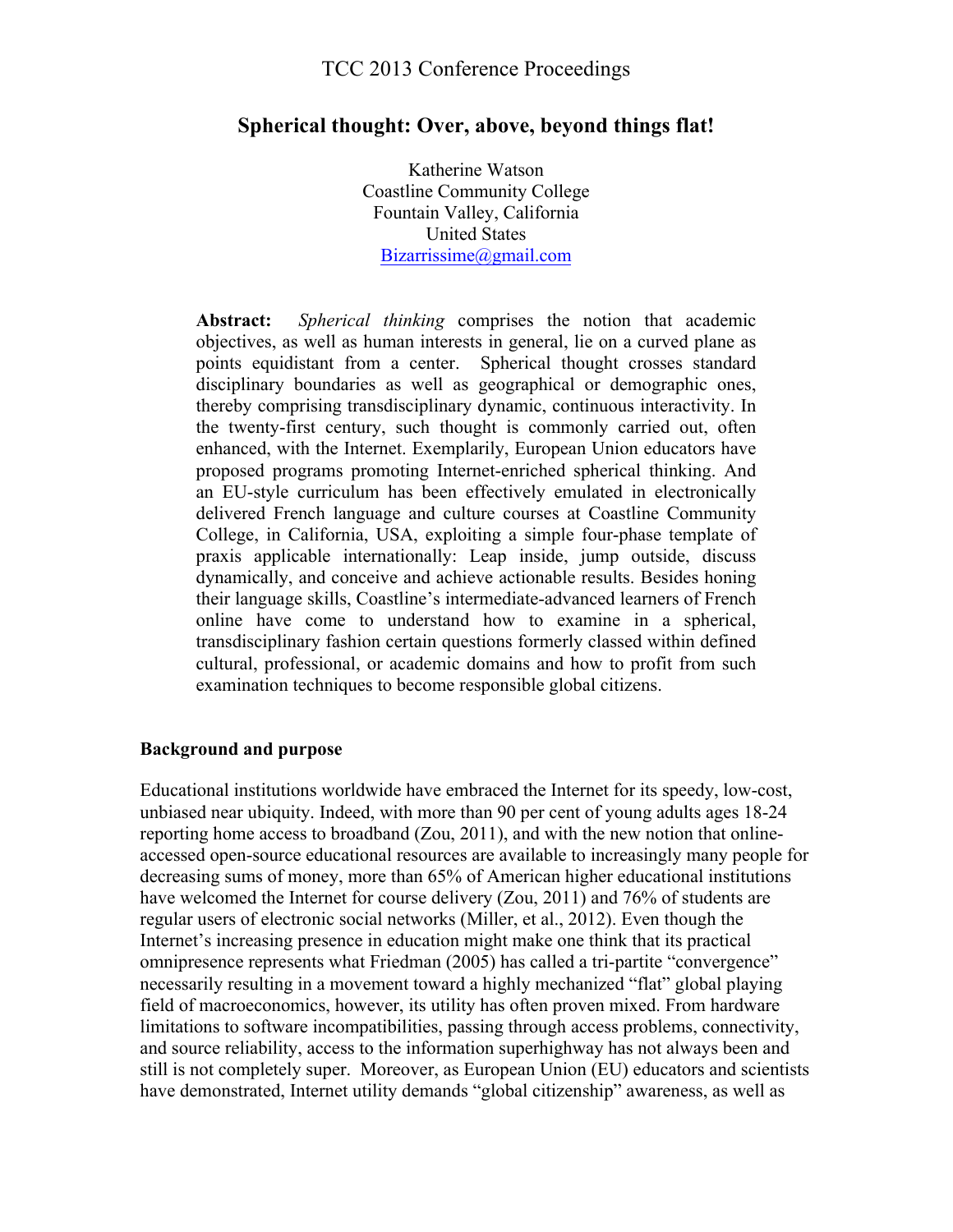access and interactivity. The purpose of the present paper is to suggest that educators will develop a new, more profoundly world-aware global citizenry most effectively by applying a simple, four-part process to a broad array of topics that may be examined online from a broad set of perspectives for *spherical thought*. To this end, three considerations are addressed: What is spherical thinking? What is the four-part process of spherical thought? How should, can, and does spherical thought get incorporated into varying educational programs across disciplines, to what effect? An exemplary program in French language and culture delivered online via southern California's Coastline Community College Distance Learning Department illustrates the utility of achieving transdisciplinary, spherical thought through application of the EU four-point praxis for global citizenship.

### **Spherical thinking: What it is**

Responding to what they see as the suddenly faddish, "simplistic", "reductionist", and "Americanocentric" macroeconomics popularized by such writers as Friedman (2005) in *The World Is Flat: A Brief History of the Twenty-first Century*, European Union educators and philosophers have proposed a re-examination of things macro with attention paid more to culture, to worldview, indeed, to global citizenship (Mailhos, 2009). Rather than attempting to conceive and then incorporate into curricula what they see as two-dimensional superficial theories to characterize twenty-first-century societies and their modes of thought, EU theorists have suggested what might be seen as a multidimensional *spherical*, transdisciplinary, perspective for academe. That is, EU scholars hold, we must accept that all human interests and goals lie on a curved plane as points equidistant from a common center. The notion of the *sphere* represents a metaphor from solid geometry, as opposed to a planar image of the kind devised by partisans of the flatworld perspective. Especially in a twenty-first century world where images and illustrations seem increasingly to be used not just to enhance but to replace the written word (Mishra, et al., 2011) and where academic programs in science, technology, engineering, and mathematics—STEM--are favored almost to the exclusion of all others, using a term from geometry to refer to something mental or conceptual therefore proves useful. *Spherical thought* crosses standard disciplinary boundaries as well as geographical or demographic ones while it resonates continually with humans' various underlying ethics and culturally colored beliefs. *Spherical thought* is not only seen but experienced as a transdisciplinary dynamic, continuous, iterative, and interactive process. Indeed, as Mishra, et al. (2011) have noted, this metaphor from solid geometry can better encompass the sociocultural side of modern progress than does the two-dimensional flatworld concept. New, overarching, inclusive transdisciplinary habits of mind are called for to serve as cognitive tools for addressing problems in not only science, engineering, and mathematics, but in the arts and the humanities, the theoretical, the conceptual, and the practical.

*Tempus* European Union researchers have proposed a "Teaching Europe" postsecondary educational curriculum that engages multi-conceptual, transdisciplinary perspectives in a global, spherical way. The *Tempus cursus* can be transferred to the sort of open, flexible, multi-faceted, and multimedia-enhanced curricula defining twenty-first century education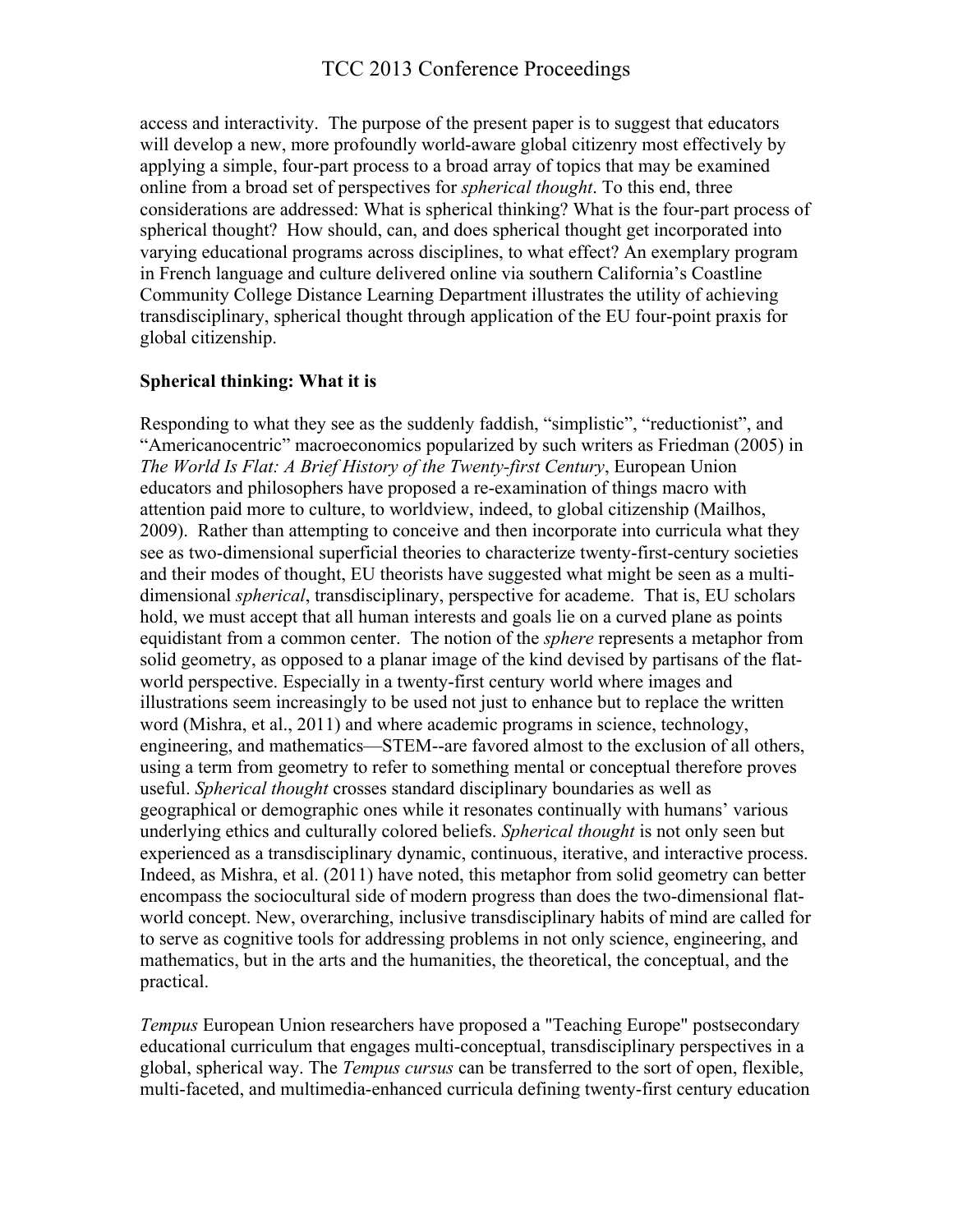around the world, crossing traditional academic disciplinary boundaries. Hence: Spherical transdisciplinarity. The goal is that each person achieve the most complete edification he can in a domain of his choosing, with a realization that his achievement has merit and that it is integrated into others' understanding. Aiming for universal education, the notion is that governments, businesses, and academic institutions join to establish an intellectual, socioeconomically responsible foundation of support for a new nonpoliticized cross-cultural, cross-temporal, cross-disciplinary awareness. And then, all of these entities must collaborate to conceive what *Tempus* has called "actionable results."

#### **Spherical thought: A four-part process to achieve**

European Union educators have pointed out that, while geographical, physical distances may seem to be dissolving and communication speed increasing, economic support for education is withering across the globe. Instead of withdrawing from the financial challenge, however, EU educators invite collaboration in the interest of sharing resources for collective intellectual progress. As Mailhos (2009) has summarized, the new curriculum that is generated from all this should be concept-based rather than simply fact-based, comprising a stimulating, dynamic template adhering to four general imperatives: Leap inside, jump outside, discuss dynamically, and conceive/achieve actionable results.

• *Leap inside*: Spherical thinking demands continuous communication among people holding positions at various levels of an organization. As the Association of European Schools and Planning (AESOP) has proposed, "the collaborative rationale" would have low-level employes and executives, employers, students, administrators, staff, and faculty all *leap in* to plan, execute, and refine programs through shared decision-making in a safe, non-hierarchical, non-threatening space, either online or in person. In this way, diverse sub-cultures of an overall corporate culture will be able to voice their particular points of view alongside one another, preferably synchronously, attaining not only self-respect but respect for one another's alternative manners of thinking. The *leap inside* step of spherical thinking requires that all participants, all affected parties, cast into a kind of "thought pot" a summary of their background, training, expertise, special interests, and favorite problems of the day. Each participant is encouraged to offer his statements without judgment or ridicule in a reassuring way. Indeed, as Bokonjic, et al. (2012) point out, *leaping inside* is a necessary precursor to the effective "problem-based" or "case-based" learning that defines much twentyfirst century education: "For effective acquisition of knowledge, learners need to be stimulated (from the outside, from others) to restructure information they already know…by discussing in a group setting." Too, *leap inside* sessions can benefit from "Mind-Mapping"-style graphic assistants, non-linear presentations of each participant's background, experience, and *bêtes noires* (pet peeves) to be shared with others. Stimulus peeves can be used to jump-start the activity, such as what to do about limited energy resources, the need for or the importance of learning management systems, the value of school arts programs, how reading/literacy might be redefined in an era of electronic communication, the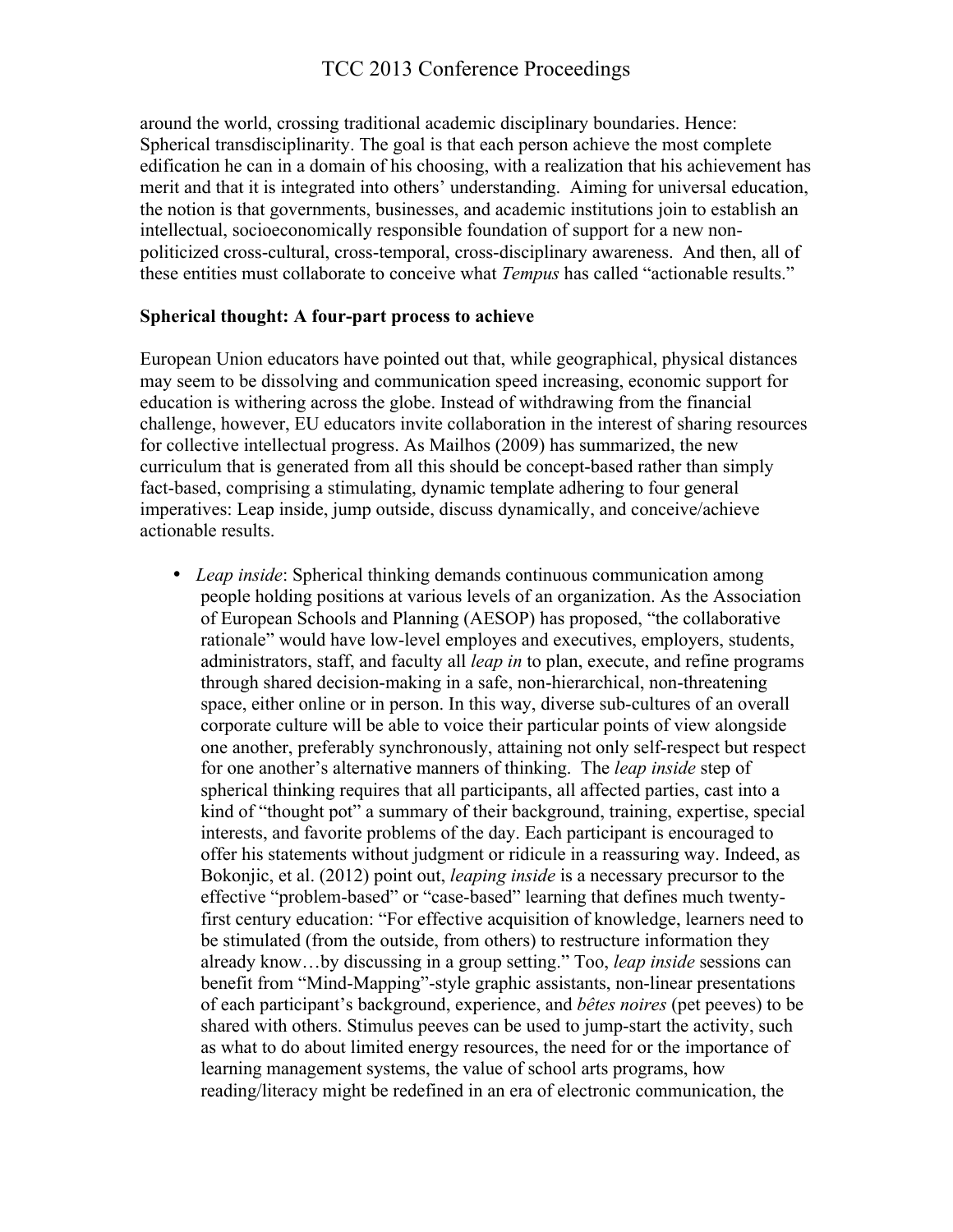strain of financial constraints on curriculum, the need for sporting programs at an academic institution, etc. *Leaping inside* entails a continuous open sharing process; insight is expected to germinate, things analyzed and synthesized with continuing dynamism. Notably for students of language and culture in particular, participants can be invited to ask questions of one another during this phase, using linguistic pragmatics and negotiation skills, even as they evaluate one another's "viable understanding" (Bokonjic, 2012).

- *Jump outside*: Next in the four-part spherical thought process, problem areas or questions set forth during the *leap inside* stage are to be clarified, honed for discussion; diverse arguments are entertained for how best to delimit each quandary, how to give perspective upon it. During this *jump outside* phase, discussants have to define their terms for one another in the interest of conceiving the *lingua franca* to be exploited later during the discussion stage. That is, for instance, "shop talk" and "buzz words" that serve as verbal shorthand among members of a group have to give way in the *jump outside* activity to democratic dialogue. Hence, as Mailhos (2009) has pointed out, what some participants consider to be accepted definitions or understandings may have to be altered. Indeed, areas of expertise may demand context, as Mailhos (2009) notes. In the EU system, the *jump outside* step comprises the best practices of integrative thinking done in a transdisciplinary manner; participants use backgrounds in engineering or the arts, physics, chemistry, medicine, or accounting, to inform their interpretation. Brainstorming is encouraged from the outset, with the goal of developing dynamic, transformative continuity: Problems are therefore defined, role-playing performed for increased perspective, and alternative problemsolving strategies deployed. Given that a primary goal of *jumping outside* entails the attainment of perspective, the EU *Tempus* suggests the exploitation of exemplary "Case-Based" or "Problem-Based Learning" (PBL) templates of the kind implemented at Maastricht University, where knowledge is "reconstructed….clarifying terms, defining a problem, brainstorming, structuring, defining objectives, searching for (further) information, and synthesizing" (Bokonjic, 2012). EU educators point out that PBL has been demonstrated to be particularly useful among multilingual, multicultural groups with varying expectations or academic backgrounds. *Jumping inside* is supposed to incite "reflexive participation", with consensus arising mostly with regard to the subject matter for the dynamic discussion in phase three of spherical thought.
- *Discuss dynamically*: One of the bases of spherical thinking is dynamism, continuous interactivity. For instance, as Mailhos (2009) asserts, twenty-first century learners must accept that electronic "social networking" and "social media" are not external to their studies or their lives but are instead integrated into them. Dynamic online discussion among individuals of all backgrounds will lead to what Mailhos calls an "enlightened and rational citizenry, an inclusive society." Such discussion should, Mailhos holds, entail transdisciplinary talk, with participants attending to argumentation techniques such as question formulation, vocabulary selection, politeness, exactitude, implication, and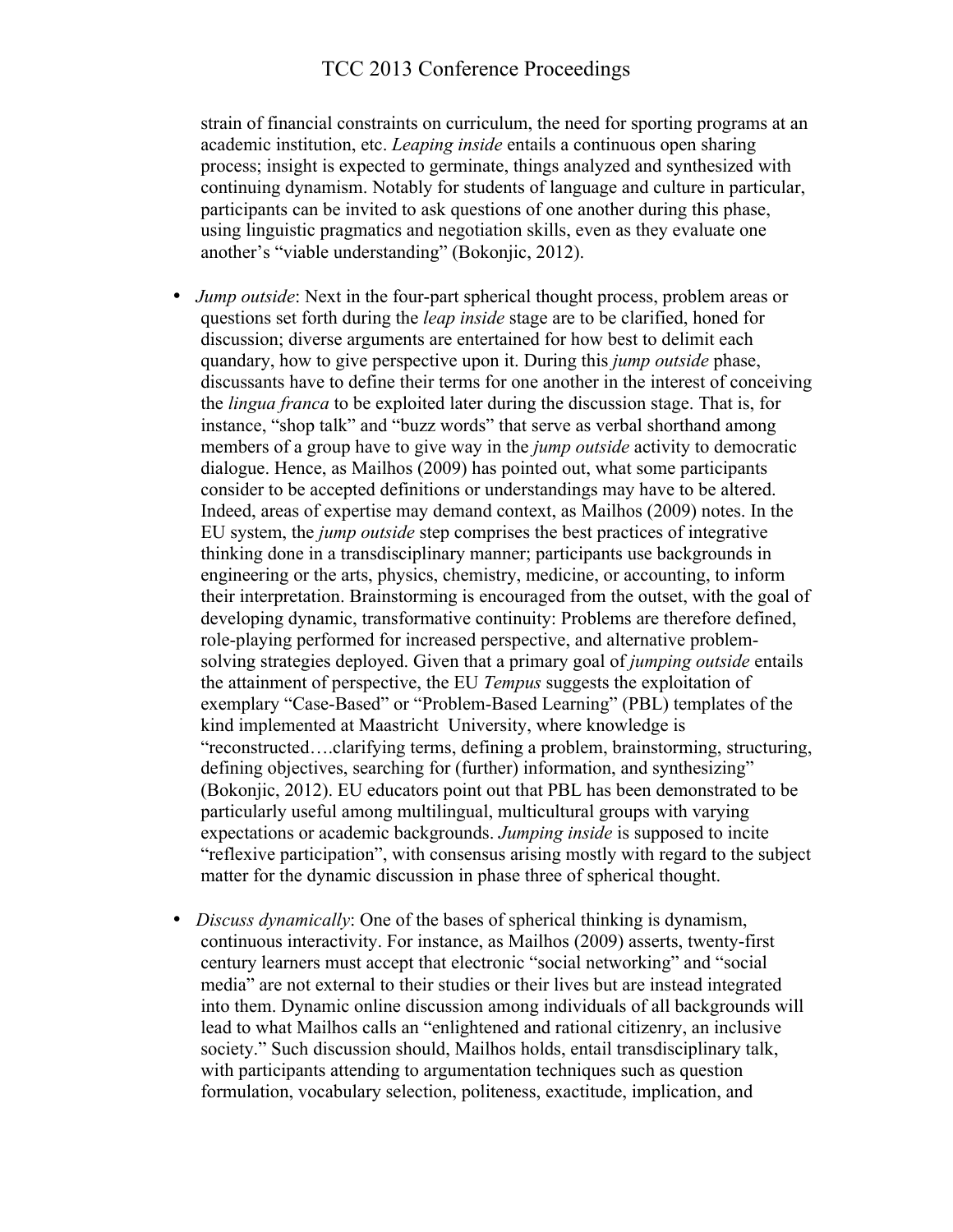presupposition, as well as to their own and others' formulaic utterances, fallacy, and question avoidance. As Mailhos (2009) reminds us, deliberation must precede discussion, and discussion underlies the development of civil society that should make conversation groups inside or outside the classroom into respectful microcosms of the outside world. Indeed, the *dynamic discussion* phase of spherical thought development calls for all affected parties to participate iteratively; debate, role-play, and devil's advocacy comprise three techniques suggested by EU educators for inculcating alternative worldviews in the interest of seeing, addressing, and solving problems with reference to more than one perspective and with the goal of across-the-board "buy-in." The *Tempus* program has demonstrated that those whose education comprises a continuously resonating process will find themselves more likely "to participate in civil society, in the political domain, and in the practice of (the social solidarity that comprises) global citizenship" (Mailhos, 2009:06).

• *Conceive and achieve actionable results*: The final imperative comprising the four-point plan for spherical thought calls for arguments to be laid out and distilled into a simple, actionable plan for the solution of problems set forth in the previous three stages. In schools, plans of study will merge into course curricula, designed with at least "minimal procedural consensus" (Davidson, 1996), even though disciplinary fragmentation may seem in the twenty-first century to be more common than is integration. Learning in context, across disciplinary cultures (transdisciplinarity), and by means of spherical thought must be introduced at the start and revisited with every outcome. Beard (2007) has pointed out in research on how people learn that a new, coordinated theory of affects/effects is in order for higher education that is at once context-sensitive and transdisciplinarily consistent: A common format for lessons from many teachers working in different (disciplines) ought to be exploited, she suggests, so that "understanding of concepts rather than simple learning of factoids" (Beard, 2007) can be transmitted, while curiosity, questioning, and self-expression are encouraged. For their part, EU *Tempus* educators suggest that the Beard-style common format be delivered in "small, digestible information blocks" ultimately comprising no more than 60% of what may have been amassed in the course of applying the first three mandates of spherical thought production. Notably, the EU goals dovetail with what the United Nations Educational, Scientific, and Cultural Organization (Unesco) proposed in 1997 as wholesale curricular reform from elementary through post-secondary schools. Indeed, the major thrust of the reform comprises significant attention paid to the notion of global citizenship, with the view that "education for sustainability (will) contribute to a politically literate society." To this end, Unesco maintains, interactions must be made plain between mathematics, economics, and politics, with nature and ecology interwoven into the arts, cultural values, and the social sciences. Exemplarily, the Australian Broadcasting and the New South Wales Department of Education and Training have fused to create a Global Citizens project that can be replicated and tailored to schools anywhere. The project unites students to examine such sets of topics as: population growth, statistics, and migration; climate, geology,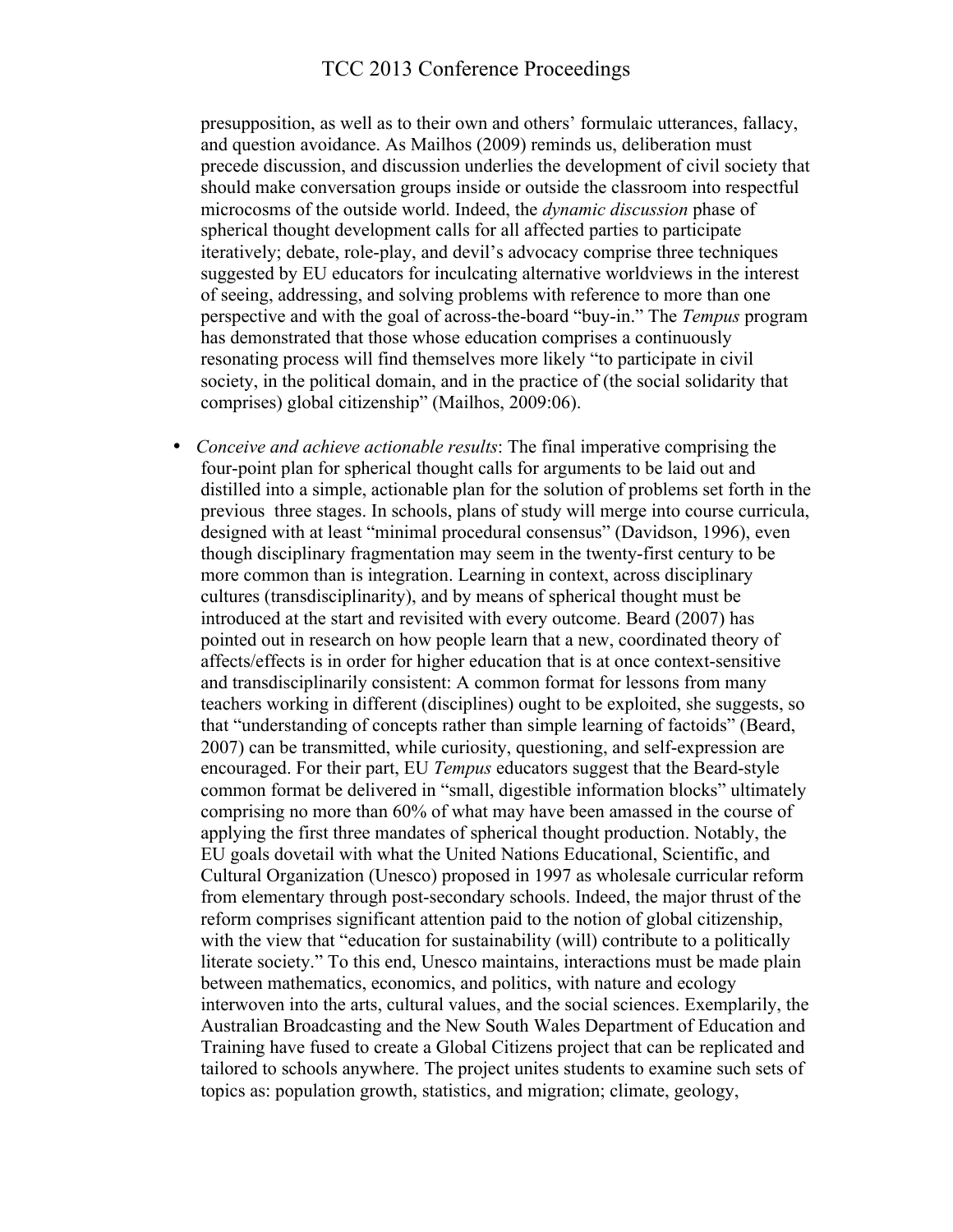geography, mathematics, architecture, and biology; communication, selfexpression, psychology, and the arts; human rights, philosophy, ethics, and religion. As Hyun (2011) has commented, "systems knowledge, target knowledge (praxis, poïesis), and transformational knowledge" are all to be addressed during curriculum development. Notably, the Internet serves well to offer alternative perspectives on current events that can comprise useful, attractive curricular elements.

### **Spherical thought actualized: Five examples of looking at things through transdisciplinary eyes**

At Coastline Community College, in Fountain Valley, California, *spherical thinking* has been promoted and realized in French language and culture courses delivered online by exploiting the European Union-suggested four-phase process of integrating diverse *mentalités* (states of mind/mental perspectives) into a transdisciplinary program.

At the beginning of each sixteen-week semester, students enrolled in completely-online courses in French language and culture are introduced to the francophone thinking plan, beginning with the EU *leap inside*, performing an initial self-analysis; that is, learners "test" themselves, submitting to learning styles inventories, quick online-delivered sketches/mind maps (e.g., http://www.businessballs.com and http://www.cndp.fr/crdpnice/atelier-carte-heuristique-ou-mind-map/ ) of their preferred ways of apprehending the new. Students are encouraged to "re-test" themselves at least twice during each 16-week semester they are studying French language and culture, so as to determine if their preferences might change and if their manner of approaching new materials might be undergoing a subtle psychological shift from the typically American direct, visual, and hands-on to the typically French oblique, verbal, and theoretical (Baudry, 2005). Although significant shifts are unlikely, increased openness to alternative ways of doing and interacting can be a mark of spherical, integrative thought.

Following their self-evaluation, these mostly adult, intellectually sophisticated students *leap inside* their Web-based course, where it is immediately apparent that they will have to deploy dynamic interactivity to integrate new information into what they already know, sharing in a non-threatening online space their background/expertise in one area with those whose background is in another. Graphic representations, such as non-linear Mind Maps or *cartes heuristiques*, reveal at once these students' background, experience, and *bêtes noires* (pet peeves). During the *leap inside* period, students express their points of view as they fall out of the academic perspective that has guided their thought. For example, those with expertise in scientific disciplines tend to apply the Scientific Method to each pet peeve that is set forth; observation, formulation of hypotheses, controlled experimentation/hypothesis testing, interpretation of experimental results, and the sharing of results for external validation have been championed. Quantitative thinking is evident, with numbers and data cited. For their part, by contrast, those who come from the humanistic "linguistic disciplines", as *Tempus'*s Mailhos (2009) calls them, consider their fellows' questions with respect to cultural patrimony, as well as with regard to diverse cultures, psyches, demographics. At Coastline, students of French language and culture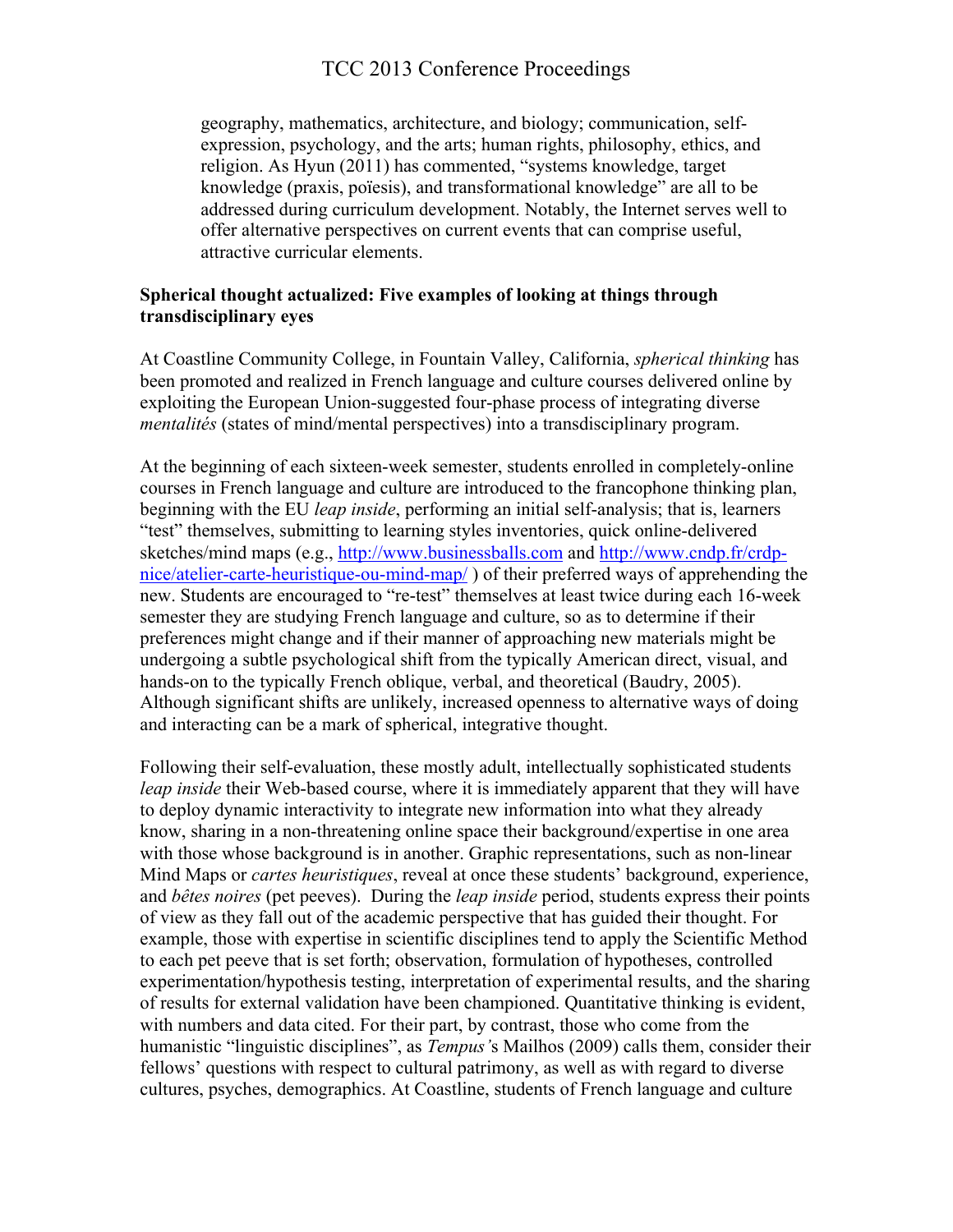online are presented with areas of linguistic/cultural interest and then asked to *jump outside* for perspective before they examine, analyze, and *discuss dynamically*, ultimately arriving at communal, *actionable* conclusions.

During the 2012 academic year, as has happened each year since 1992, when "French Topics Online" courses were introduced in southern California's Coast Community College District, a number of questions were offered to students for individual analysis and group study. What follows is a summary of how student work was performed on five archetypal topics in a transdisciplinary, spherical way. The topics are exemplary, in part thanks to students' backgrounds and in part because of the nature of the subject matter.

*Cheese-making* typified the development of transdisciplinary, spherical thought, for example. That is, cheese-making represents a literally from-the-ground-up process "involve(ing) practitioners and academics in the real-world,…communicating and collaborating across traditional borders, established interests, types of knowledge, and groups of stakeholders", as Perrin (2012) states. With the aid of freely available Google Books, virtual tours of farms and the habitats of goats, sheep, and cows, as well as such Web-based institutions as the Swiss Academies of Arts and Sciences Network for Transdisciplinary Research (http://www.transdisciplinarity.ch/d/index.php ), Coastliners were invited to recognize how their own seemingly singular educational and/or professional backgrounds can be co-exploited in the interest of a kind of overarching "uber" understanding. Adult students working as professional pharmacists, biochemists, and chemists explained to fellow students in electronic live chat sessions and via E-mail, as well as in Google Hang-outs how cheese is formed from milk, including the biochemical process by which this takes place and how various creatures, including humans, digest it; a Coastline student who works as a farmer raising goats in upstate New York cited the economic, advertising, and production difficulties of the small, artisanal cheese-maker, as well as the benefits of goat's milk as opposed to cow's milk, while a Swiss breeder of Braunvieh cattle reported on how these dairy cows began to be exploited during the 1600's in Switzerland and have become popular in large farms worldwide. A student who owns a boutique travel agency noted the areas in France where *fromagers*, or cheese-producers, can be visited and tastings enjoyed. A student political activist with French genealogical roots argued that Big Dairy is taking over the cheesemaking market and that new American-introduced rules for labeling cheeses are hampering the marketing and export of French cheeses; the Braunvieh breeder echoed the worry that European practices might be giving way to the international pressure of Big Usa. Two attorneys responded to these worries. A geologist and an anthropologist shared findings that cheese-making dates at least to the Neolithic era, making it a "culture and class-defining" feature. And a wine and food connoisseur provided the class with a French government-produced chart of which cheeses best accompany what, as well as the qualities defining each of the 300 types of French cheese currently in production. After first sharing their background in the *leap inside*, then asking questions by *jumping outside*, arguing one another's points of view in the *dynamic (international) discussion*, students in Coastline's online French language and culture class were able to *conceive actionable behavioral results* in the form of practical, educated, environmentally-aware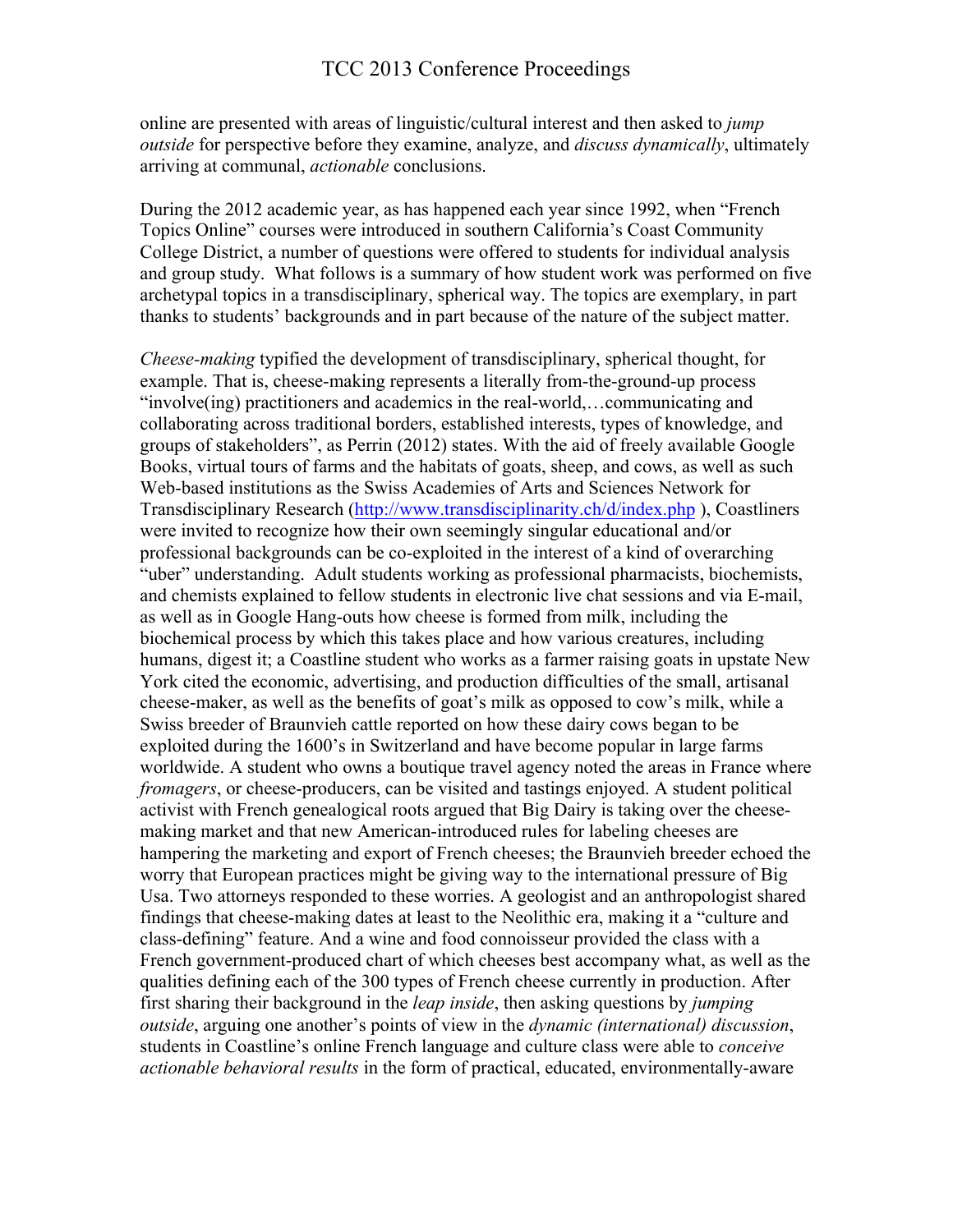buying and consumption, while also learning more about cultural patrimony and how it is defined, particularly in a country that prides itself on its cheeses.

Also during the 2012 academic year, and in fact nearly every year since the launch of online-delivered courses at Coastline, the question of *research methodology and requirements* was considered, discussed and addressed from the alternative points of view of students whose backgrounds ranged from the aforementioned anthropology and art to law, economics, physics, and biology, among others. And as was the case in the study of cheese-making, experts from abroad were engaged to think spherically about the question. Notably, a Coastline French language and culture student with a day job as a physicist working at the Organisation Européenne pour la Recherche Nucléaire (CERN) remarked that recent findings about the speed of light and about the sub-atomic Higgs boson typify the sort of scientific research and thinking that can edify everyone. A blogger from Le Monde newspaper in France and a Greek physicist doing specialized work at CalTech promoted discussions on the matter via social media. The scientific researchers all emphasized that before claiming that any research result demonstrates "fact", for instance, scientists always seek outside confirmation of their findings, replicability. Ultimately, it often happens, what may seem to the average person to be effete academic study can yield practical results, the Coastline student/physicist reminded his fellows. The discovery of the electron late in the nineteenth century and the twentiethcentury data-sharing system that became the World Wide Web are obvious examples of this. Students with varying backgrounds were invited during the 2012 academic year to *discuss dynamically* what it means to "think physically" and to consider the *actionable* benefits of such thought.

A third, primordially transdisciplinary multi-conceptual subject for spherical thought development among French language and culture students enrolled during 2012 was *architecture.* As Mailhos (2009) suggests, for instance, buildings/structures represent not only a symbolic representational value (e.g., *Jump outside* questions: Which monuments seem best to represent the idea of Europe, the United States, Japan, Australia, China, Brazil, South Africa, etc.?) but also express artistic value (e.g., *Dynamic discussion* of what comprises line, shape, mass, brilliance, color, positive/negative space), mathematical and engineering awareness (e.g., *Actionable results* must consider measurements, materials, stress, etc.), even ecology (e.g., *Actionable results* must also attend to functionality, environmental harmony, spatial syntax, rhythm and integration). Coastline students were invited to examine architecture from various academic perspectives, to read interviews with such architects as Oscar Niemeyer and I.M. Pei, as well as writings by and about Chalgrin, Eiffel, and Lescot, among others. In addition, and happily enough for curricular enrichment, they were invited to peruse pre-conference materials published by Unesco in advance of its December, 2012, International Colloquium on the Conservation of World Heritage Earthen Architecture. The notions of "building", "constructing", and "designing" were discussed, and in the final *conceive/achieve actionable results* phase of their work, students were asked to provide their own sketches of the ideal home, the ideal school, and the ideal workplace, with reasons why and how these "ideals" were so.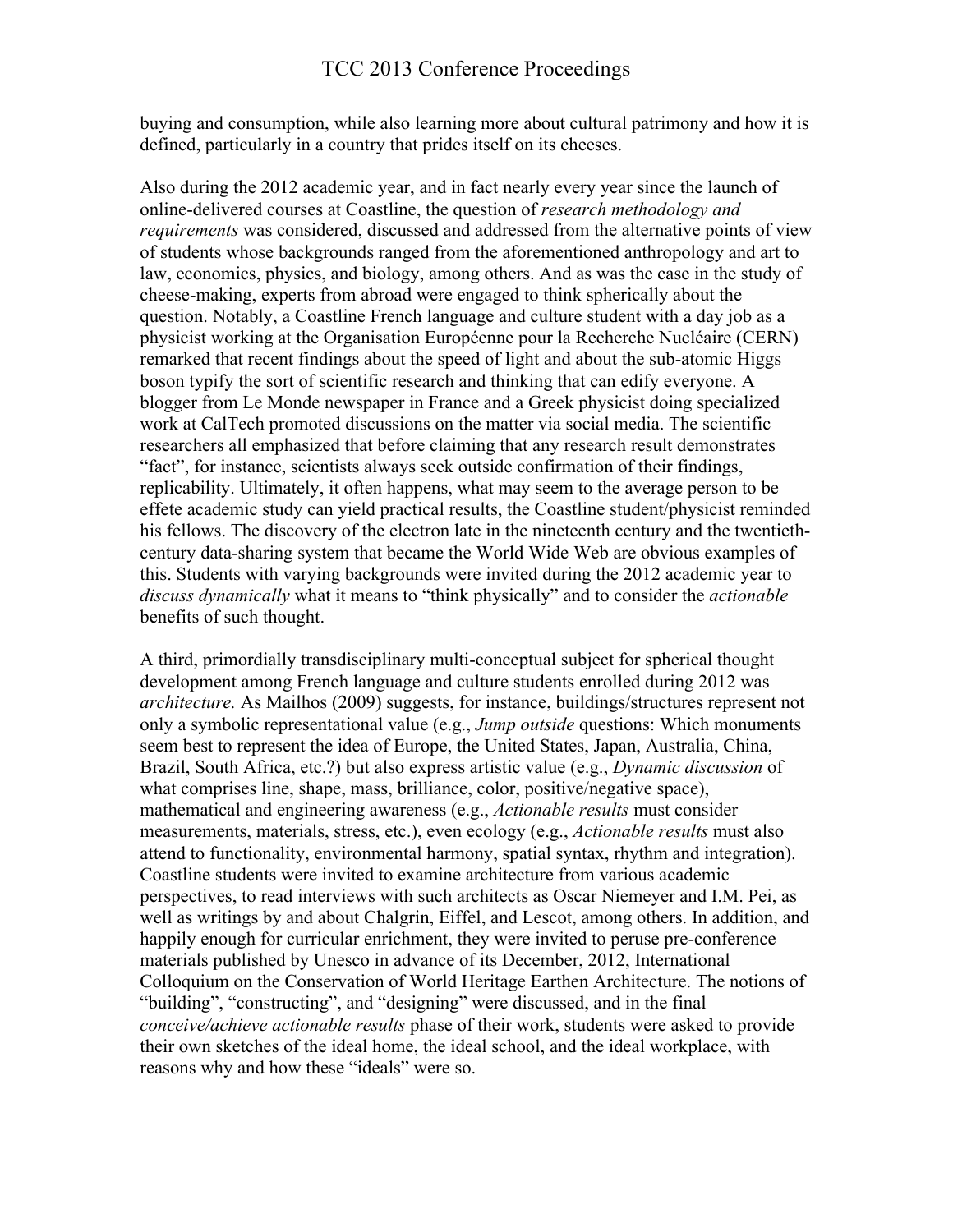A fourth topic was presented initially as inhabiting only the realm of social sciences but was soon defined transdisciplinarily. That is, *the worldwide economic crisis* was seen to demand both quantitative and qualitative analyses, as has Guelfand (2011) has noted, with the former depending upon measurement, upon numbers, data, exactitude, and the latter upon evaluating and understanding. Looking at graphic representation of the rise and fall of prices for stocks, bond, and commodities will offer certain data, but the *dynamic discussion* of reasons for the rises and falls will reveal fears, expectations, behaviors, and even the weather. At Coastline, the student who works as a stock broker provided a perspective on this matter that was different from that of the real estate broker and the artist, for example. And, predictably, the economics scientist, as the person is called in French, had a longer-term, more analytical view of the world's economic trends than did the students involved in the applied arts and elementary education, who saw the patterns from a funds-available-for-our-programs point of view. The transdisciplinary treatment of economic stress required, as Nicolescu (1996) has proposed, not just a *jump outside* listening to the point of view of another but a *dynamically discussed* awareness of the conceptual gap that separates experts in one field from those in another, so as to bridge that gap *dynamically* and constructively to conceive of something globally *actionable*.

A fifth example of 2012 academic-year work in French language and culture online fell directly out of European Union "Teaching Europe" *global citizenship awareness* curriculum. As Mailhos (2009) has written: "Even scholarly disciplines, areas of interest, may be defined in alternative ways in alternative institutions: a question concerning *geography* in one place may be treated as a subject of *earth sciences* or *ecology* in another"; the very categorization of a question as belonging to one zone of the academy or another will influence the way(s) that it is examined. Too, Mailhos continues, and Coastline students *jumped outside* to read: "Terminology, or translation, may reveal underlying attitudes, as in the varying titles for a book aiming to train teachers in the notion of cultural diversity: *All Kinds of People* (English), *Tous différents!* (French), *Cado uno es especial* (Spanish), *I bambini del mondo* (Italian), and *En ik en ik en ik* (Dutch)." These titles expose each culture's alternative perspective on the subject; it is neither right nor wrong to conceive of us all as different or similar, but proper *dynamic discussion* takes place most productively after the varying expressions of alternative worldviews have been set forth for all. Thus, as Dahlin (2006) concludes, "what each coparticipant may say must be understood in terms of both the intentions (not the same as motives) and the implicit beliefs informing the text." Coastline French language and culture students were asked during 2012 to choose at least two topics of their interest, one within their area of expertise/study and another from the news that would augment their global awareness. Students were then advised to jump into each matter in more than one language, either English + French, Vietnamese + French, Spanish + French, etc. *Dynamic discussion* entailed questioning the layout and organization of the material in each language, the apparent and culturally-bred logical progression of ideas, the evidence of objectivity v. subjectivity, and the word and syntactic choices, such as Mailhos suggests. *Actionable results* comprised explications and critiques.

#### **Discussion and recommendations**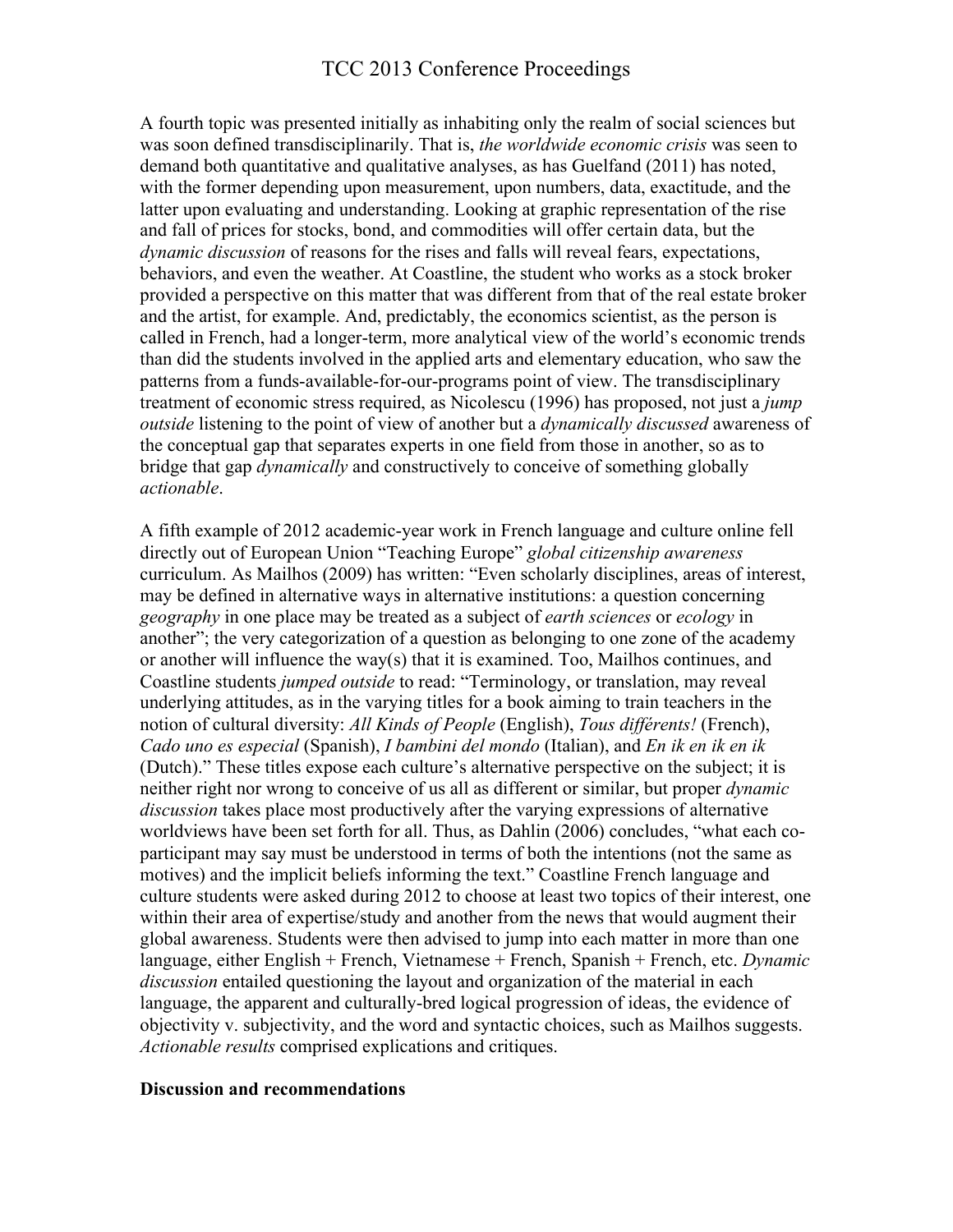Using the metaphor of solid geometry, *spherical thought* entails and incorporates more than two dimensions, more than a surface-level scan, more than anything simply linear. Indeed, as Mailhos (2009) has implied, spherical thinking is *transdisciplinary*, where this last calls for an examination of things at once between, across, and beyond specific disciplinary boundaries. Coastline Community College students of French language and culture online have begun, with the collaboration of their fellows, to learn what Dahlin (2006) calls an application not only of ethos but of ethics to each question posed to them, ultimately arriving at *globalized* points of view such as those laid out in the Global Citizens' Initiative (http://www.theglobalcitizensinitiative.org ) and in Unesco (http://www.unesco.org ).

At Coastline Community College, online learners of French language and culture enrolled in courses during 2012 have followed a European Union-style program in *spherical thought* development by applying a simple, four-stage praxis to questions in a broad range of areas, five of which have been cited. At the beginning of a spring and a fall 16-week semester, students were questioned about their academic and working backgrounds and then sounded out for their learning styles preferences. Following these activities, students were invited to examine singly and in groups of two to five participants online certain topics/questions commonly categorized as being in the province of either social science or exact science, the arts, humanities, business, economics, law, food, language, or sports. In each case, disciplinary expertises were demonstrated to be not antagonistic, but complementary. Indeed, *dynamic discussion* of topics initially presented with attendant, often single-discipline-implied modes of communication, interaction, argumentation pragmatics, and discourse served to "(promote) a new, globalized view of man, the nature of the human being, within the plurality of culture and ethnicities" (Mailhos, 2009).

Students of French language and culture enrolled online at Coastline Community College in 2012 tended to participate to varying degrees in their interactive *spherical thought* development exercises, but all of them completed at least 20% of the work required to receive course credit (e.g., a minimum of one of the five projects presented above). From the point of view of language development/improvement, all students learned and began to use francophone-style argumentation techniques of the kinds mentioned in Baudry (2005), as well as the linguistic pragmatics of French-style dynamic discussion online, including turn-taking, rules of politeness, the use of litotes, and recognition of another. And besides honing their language skills, Coastline intermediate-advanced learners of French online came in 2012 to understand both how to examine in a dynamic, spherical, transdisciplinary fashion questions formerly classed within defined domains and how to profit from what they learned to become responsible global citizens of the kind promoted in the EU *Tempus*.

In addition, broader sociolinguistic and psycholinguistic consequences have accrued. For instance, having access to diverse, alternative ways of expressing an idea, to complementary manners of addressing a problem, can open the mind to previously unknown compatibilities. The neural flexibility that results from using more than one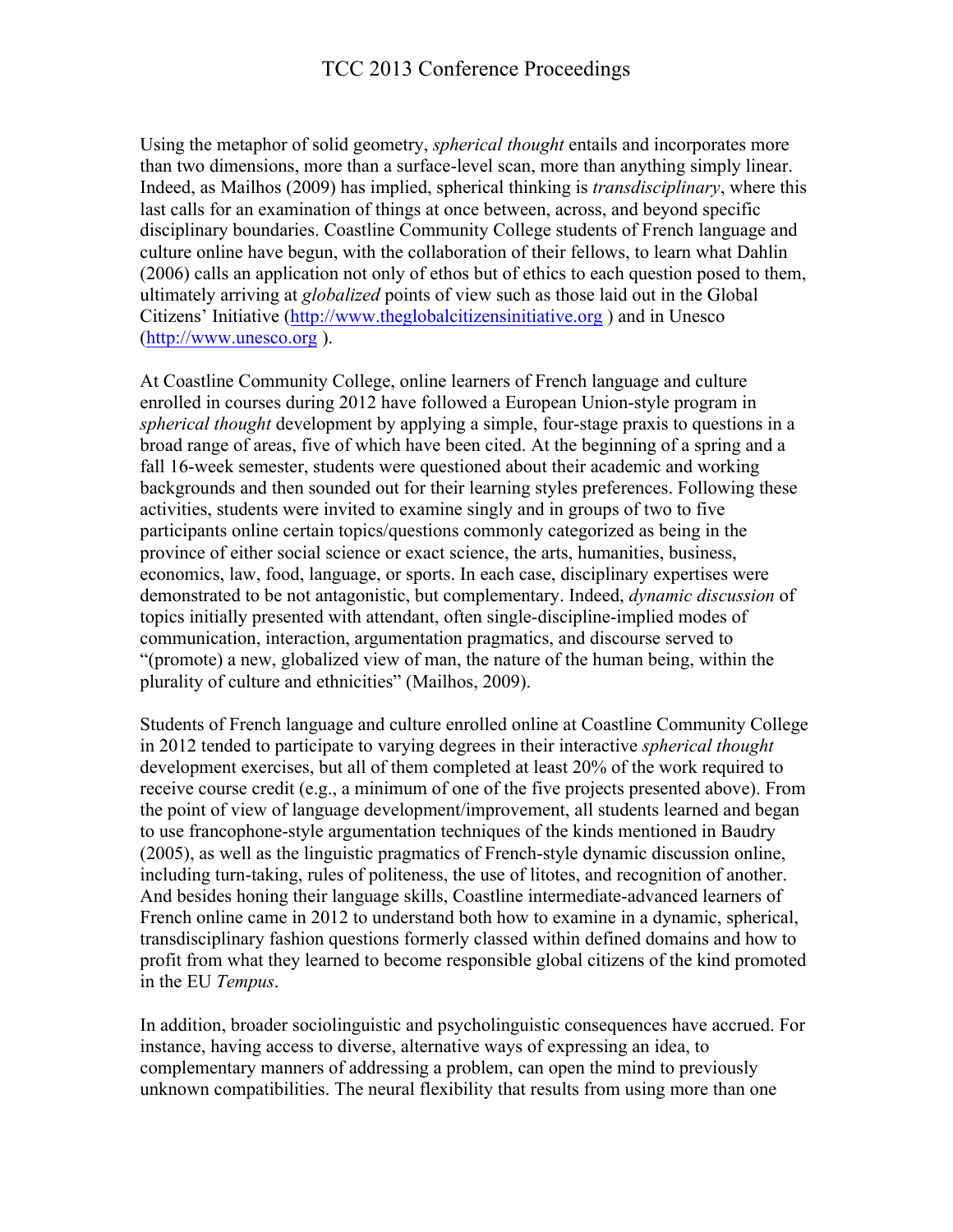language can expedite one's problem-solving capability and can even offer him options for work or pleasure that he may not have considered within the framework of a single linguistic worldview.

It should be noted that those students who began early in the semester to *leap inside* and *jump outside* in the EU manner were also, predictably, those who demonstrated the most effective *dynamic discussion* and who were able to lead their fellows in conceiving of *actionable results*. Indeed, from the cognitive point of view, the exploitation of the EU model at Coastline has seemed to circumvent some of the complaints about cognitive analysis of the kind presented by Stanford University's Plato (http://plato.stanford.edu/entries/cognitive-science/ 5.2). That is, the "dynamical and the social", as well as the emotional, conscious, "embodied", and physical environmental have been integrated into Coastline coursework as part of the transdisciplinary.

Extra-linguistically, and not minimally, all of the Coastline learners acquired in a not entirely serendipitous way the sorts of research skills that it might have taken them years to attain without participating in EU-style transdisciplinary study executed with simple, freely available online and electronically social tools, and they gained an enriched awareness of francophone language and culture while doing so. They have seen through the use of more than one research and reportage language how events, facts, attitudes, and opinions are evaluated, weighted, sent to *la Une* (the front page, the main headlines) in differing linguistic groups. They have seen how argumentation takes place as part of dialogue in French, as well is in other languages; as Baudry (2005), among others, has noted, it is often the manner of argumentation, the rhetorical devices, the logic that lend credibility to a stance more than might words, data, or facts alone.

### **Conclusion**

Clearly, more research is warranted and more practice should be offered to determine just how and to what extent to implement an EU-style curriculum with transdisciplinary, spherical thinking at its core. But as Adame (2011) warns us, "the University faces dizzying change…transformations (are) coming at an increasingly intense speed, with social and political problems ever more acute." Hence, Adame and others hold, it is critical for us to realize that transdisciplinary thinking is all the time more vital. Indeed, as Adame writes, it is urgent for institutions of higher education to move from a onedisciplinary vision to a transdisciplinary one, for "only with this change will the University…be able to offer an integral education in which both professors and students may solve real-world problems effectively and affectively." Pointing out the "abysmal differences" between northern hemisphere and southern hemisphere schools, between rich and poor, Adame also notes that Friedman-style flat-world thinking will not lead to dynamic, over-arching, spherical solutions. Rather, as Unesco and EU educators suggest, such solutions precipitate out of an expanded definition of "community", increased international/intercultural engagement, participation, and enhanced awareness that the "other" is not so different from the "self." Spherical thought notes that such notions are not just human; they are necessary to keeping us globally, intellectually humane.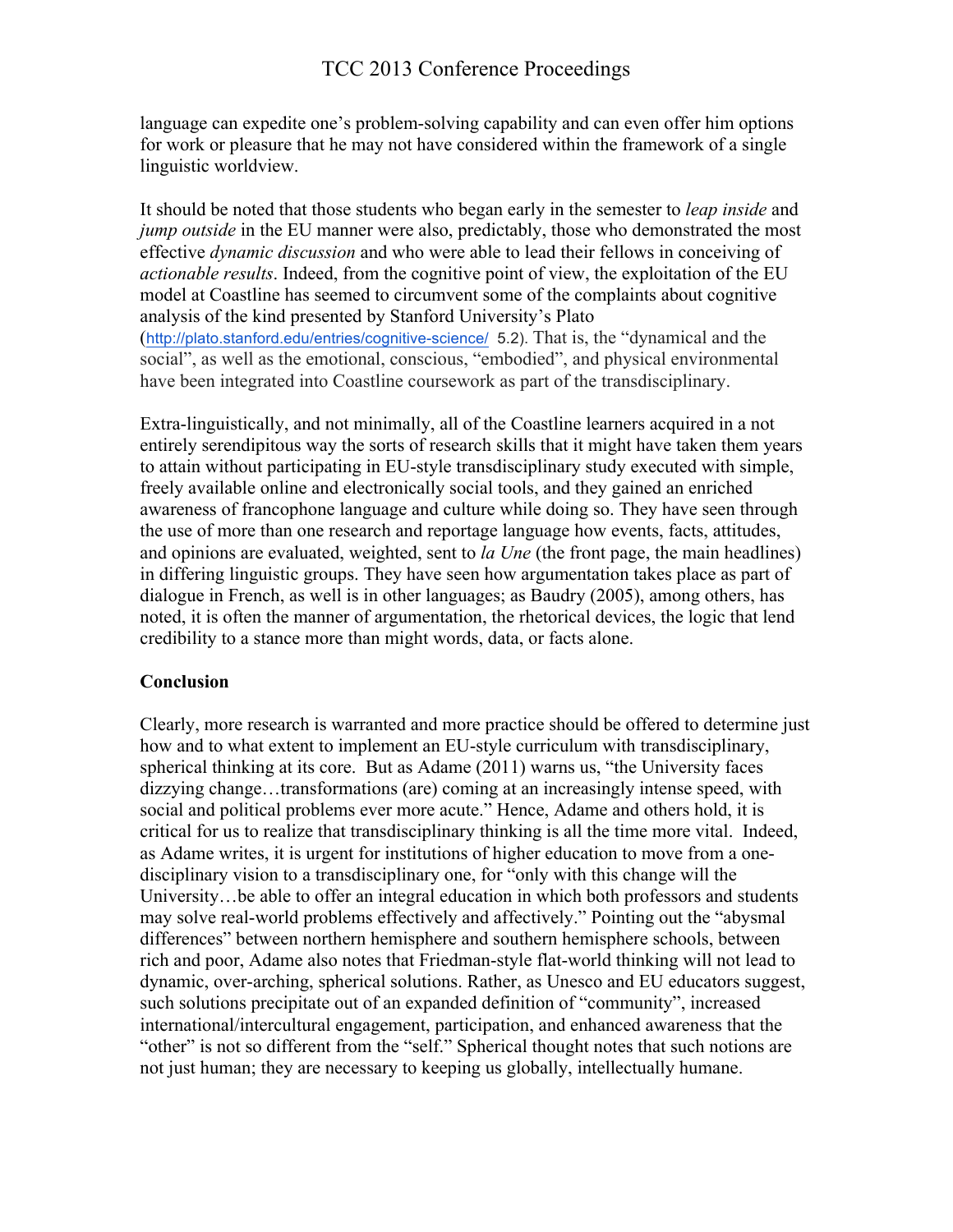#### **References**

- Adame, D. (2011). From a disciplinary to a transdisciplinary vision of the university. In *The Atlas*, Vol.2, December, pp. 33- 39.
- Albro, S. (2011). Open source open world. *Focus*. Retrieved 23 January, 2012 http://www.focus.com/fyi/open-source-open-world/

Baudry, P. (2005). *Français et Américains: L'Autre rive.* Paris: Village Mondial.

- Beard, J. (1999). The flat earth. Indiana University, Bloomington: Evolution and the Nature of Science Institutes. Retrieved 21 October, 2012 http://www.indiana.edu/~ensiweb/lessons/flaterth.html
- Beard, J. (2007). Using historical explanations: Teaching how science works. Connect: Synergy Learning, vol. 20, no.3, January/February. Retrieved 21 October, 2012 http://cf.synergylearning.org/displayarticle.cfm?selectedarticle=641
- Birdsall, N. (2006). The World is not flat: Inequality and injustice in our global economy. Retrieved 5 July, 2012 http://www.cgdev.org/doc/commentary/speeches/Birdsall\_WIDERpaper.pdf
- Bokonjic, D., Mimica M., Pranjic, N., Filipovic, V., Cosovic, S. (2012). Handbook of Teaching and Learning in Medicine: Chapter 7. *Tempus, European Commission Education and Training*. Retrieved http://www.bhmedemanual.org/book/export/html/1
- Bourgeault, G. (1997). Enseigner l'Europe dans nos sociétés multiculturelles. Compterendu. In *Erudit,* vol.23, no.2. Retrieved http://www.erudit.org/revue/rse/1997/v23/n2/031943ar.pdf
- Dahlin, B. (2006). Education, history, and (be)com(ing) human. Karlstad University Studies 11. Karlstad, Sweden: Universitetstryckeriet. http://www.norense.net/articles/Education,%20History,%20and%20Becoming%2 0Human.pdf
- Friedman, T. (2005). *The world is flat: A brief history of the twenty-first century*. New York: Farrar, Straus, and Giroux.
- Galvani, (2011). *Transdisciplinarity*. Retrieved http://cirettransdisciplinarity.org/ARTICLES/Galvani\_fichiers/Galvani.pdf
- Galup, S. (2010). Ten Flatteners. Florida Atlantic University. In PDF Files, http://itom.fau.edu/sgalup/ISM6026- 2010/ISM6026\_Articles/Article\_Ten%20flatteners.pdf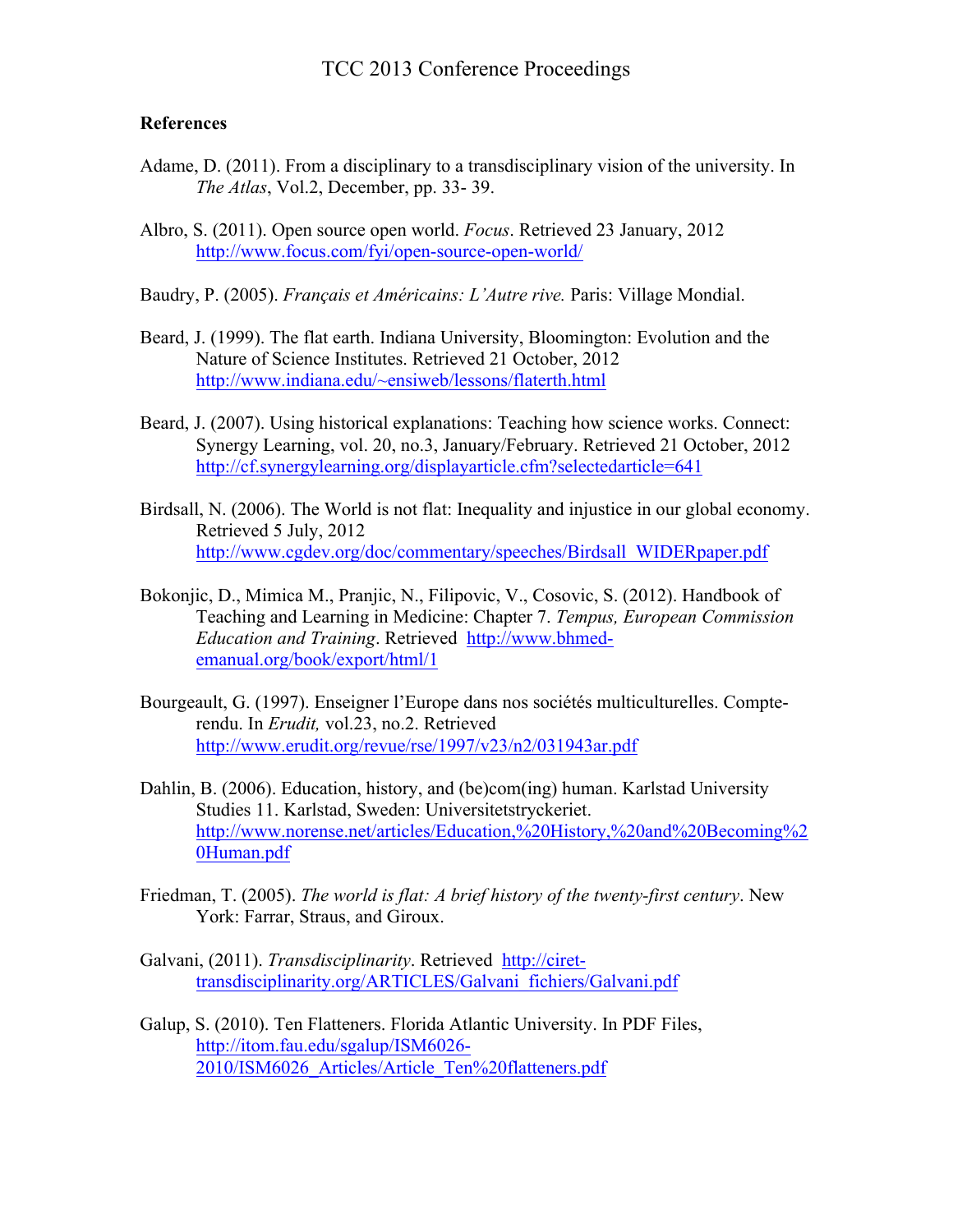- Garandel, P. (2010). L'art et la nature. In *Eco-philo, le site de Pascal Garandel*. Retrieved http://garandel.e-monsite.com/pages/archives-2010-cours/cours-sur-laculture/l-art-et-la-nature-3-1.html
- Goguen, J. (2012). Against technological determinism. In Phillips, J. *CVS Book*. Retrieved http://rejon.org/media/cvsbook/cvsbook/src/determinism/determinismgoguen.doc.pdf
- Guelfand, G. (2011). Avis d'expert: Evolution des études qualitatives. Master Marketing: Université de Paris Dauphiné. Retrieved http://www.mastermarketingdauphine.com/Avis-d-Expert-Evolution-desetudes.html
- Hawkes, M. and Dennis, T. (2003). Supporting and assessing online interaction. *Educational Technology*, *43*(3). 52-56.
- Hyun, E. (2011). Transdisciplinary higher education curriculum : a complicated cultural artifact. *Research in Higher Education Journal*. Pp. 1-19. Retrieved http://www.aabri.com/manuscripts/11753.pdf
- Kanekar, A. (2002). La Construction spatiale du sens en architecture. Théorie littéraire enseignement (TLE), pp. 139-156. In *Academia.edu.* Retrieved http://www.academia.edu/379314/La\_Construction\_Spatiale\_Du\_Sens\_En\_Archi tecture Un Projet Transdisciplinaire
- Mailhos, M-F. (2009). Apprendre à enseigner l'Europe: un jeu de piste dans les champs. *Sens public revue Web*, 22 October. Retrieved http://www.senspublic.org/spip.php?article660
- Marcus, A. and Gould, E. (2000). Crosscurrents: Cultural dimensions and global interface design. *Interactions*, July-August. pp. 32-46.
- Miller, R., Salmona, M., and Melton, J. (2012). Modeling student concern for professional online image. *Journal of Internet Social Networking and Virtual Communities*. Article ID 253892. Retrieved http://www.ibimapublishing.com/journals/JISNVC/2012/253892/253892.html
- Mishra, P., Koehler, M., and Henriksen, D. (2011). The Seven trans-disciplinary habits of mind: Extending the TPACK framework towards  $21<sup>st</sup>$  century learning. Retrieved 18 October, 2012 http://punya.educ.msu.edu/publications/mishra-koehlerhenriksen2011.pdf
- Nicolescu, B. (1996). *La transdisciplinarité: Manifeste*. Monaco: Le Rocher.
- Oliver, M. (2011). Technological determinism in educational technology research: Some alternative ways of thinking about the relationship between learning and